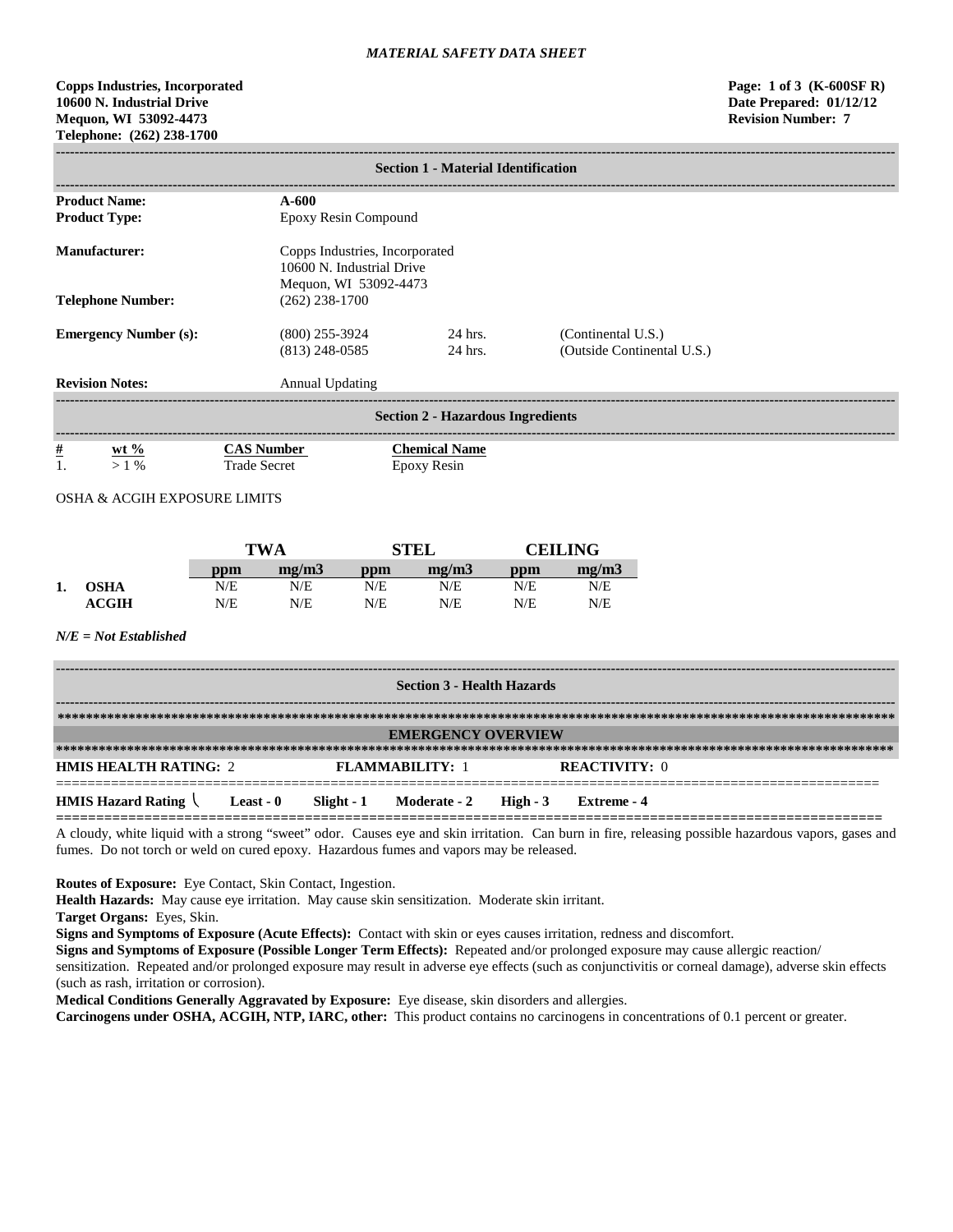| <b>Copps Industries, Incorporated</b> |
|---------------------------------------|
| Mequon, WI 53092-4473                 |
| Telephone: (262) 238-1700             |

### **------------------------------------------------------------------------------------------------------------------------------------------------------------------------------------ Section 4 - First Aid**

**------------------------------------------------------------------------------------------------------------------------------------------------------------------------------------ Eye Contact:** Hold eyelids apart and immediately flush eyes with plenty of water for at least 15 minutes. Seek medical attention.

**Skin Contact:** Remove contaminated clothing/shoes and wipe excess from skin. Flush skin with water. Follow by washing with soap and water. If irritation occurs, seek medical attention. If contact with hot product occurs, immediately flush with cool water for 15 minutes. Carefully remove clothing; if clothing is stuck to a burn area do not pull it off, but cut around it. Cover burn area with a clean material. Get medical attention immediately.

**Inhalation:** Remove victim to fresh air and provide oxygen. If breathing is difficult, seek medical attention.

**Ingestion:** If swallowed, call physician immediately. Induce vomiting only as directed by medical personnel. Never give anything by mouth to an unconscious person. Get medical attention immediately.

#### **------------------------------------------------------------------------------------------------------------------------------------------------------------------------------------ Section 5 - Fire and Explosion Data**

**------------------------------------------------------------------------------------------------------------------------------------------------------------------------------------ Flash Point (closed cup):**  $> 200 \text{ }^{\circ}\text{F}$  **Upper Explosion Limit (UEL):** No data

**Auto Ignition Temperature:**No data **Lower Explosion Limit (LEL):** No data

**Fire Hazard Classification (OSHA/NFPA):** This product is not considered flammable nor combustible, but will burn if involved in a fire. **Extinguishing Media:** Foam, Carbon Dioxide (CO2), or dry chemical.

**Special Fire Fighting Procedures:** Keep personnel removed from area and upwind of fire. Wear full fire-fighting turn-out gear (full bunker gear) and respiratory protection (SCBA). Cool fire exposed containers with water spray.

**Unusual Fire and Explosion Hazards:** Hazardous combustion products may be present. Combustion may form aldehydes, nitrous oxides, carbon monoxide (CO), and carbon dioxide (CO2).

**------------------------------------------------------------------------------------------------------------------------------------------------------------------------------------ Section 6 - Accidental Release Measures**

**----------------------------------------------------------------------------------------------------------------------------------------------------------------------------------- Containment Techniques (Removal of ignition sources, diking, etc.)** Stop the leak, if possible. Shut off or remove all ignition sources. Construct a dike to prevent spreading.

**Clean-Up Procedures:** Spread absorbent material over area. Wipe or scrape up material. Dispose of material in accordance with local, state and federal regulations. Wash area with soap and water. Prevent washings from entering sewers or waterways.

**Other Emergency Advice:** Wear protective clothing, boots, gloves, respirator, and eye protection.

### ------------------------------------------------------------------------------------------------------------------------------------------------------------------------------------ **Section 7 - Handling and Storage**

**------------------------------------------------------------------------------------------------------------------------------------------------------------------------------------ Storage:** Store in a cool (60-80 °F), dry, ventilated place. Crystallization may occur if storage temperature drops below 55°F for a prolonged period of time. Store in closed containers.

**Handling:** Avoid contact with skin, eyes, or clothing. When handling, do not eat, drink, or smoke.

**Other Precautions:** Wash thoroughly after handling. Remove contaminated clothing and gear. Decontaminate. Destroy leather or any articles which can not be decontaminated.

**------------------------------------------------------------------------------------------------------------------------------------------------------------------------------------**

#### **------------------------------------------------------------------------------------------------------------------------------------------------------------------------------------ Section 8 - Personal Protection/Exposure Controls**

**Eye Protection:** Chemical safety goggles recommended. Contact lenses should not be worn while using this product.

**Hand Protection:** Chemical resistant gloves recommended, such as neoprene or nitrite rubber.

**Respiratory Protection:** Not necessary under most operating conditions. NIOSH approved organic vapor respirator should be used in confined areas, or when conditions cause high vapor concentrations. If the percent oxygen is below normal then use self-contained breathing apparatus. **Protective Clothing:** Clean, body covering clothing should be utilized.

**Work and Hygienic Practices:** Eye wash stations and safety showers should be easily accessible.

**------------------------------------------------------------------------------------------------------------------------------------------------------------------------------------**

### **Section 9 - Typical Physical and Chemical Properties**

| <b>Physical Form:</b>  | Liquid        | <b>Vapor Density:</b>       | Heavier than air |
|------------------------|---------------|-----------------------------|------------------|
| Color:                 | Cloudy, White | <b>Boiling Point:</b>       | $>200$ °F        |
| Odor:                  | Sweet         | <b>Melting Point:</b>       | Not Applicable   |
| pH:                    | No Data       | <b>Solubility in Water:</b> | Negligible       |
| <b>Vapor Pressure:</b> | No Data       | <b>Specific Gravity:</b>    | 1.13             |
|                        |               |                             |                  |

#### **Section 10 - Stability and Reactivity**

**------------------------------------------------------------------------------------------------------------------------------------------------------------------------------------ Chemical Stability:** Stable **Conditions to Avoid (if unstable):** None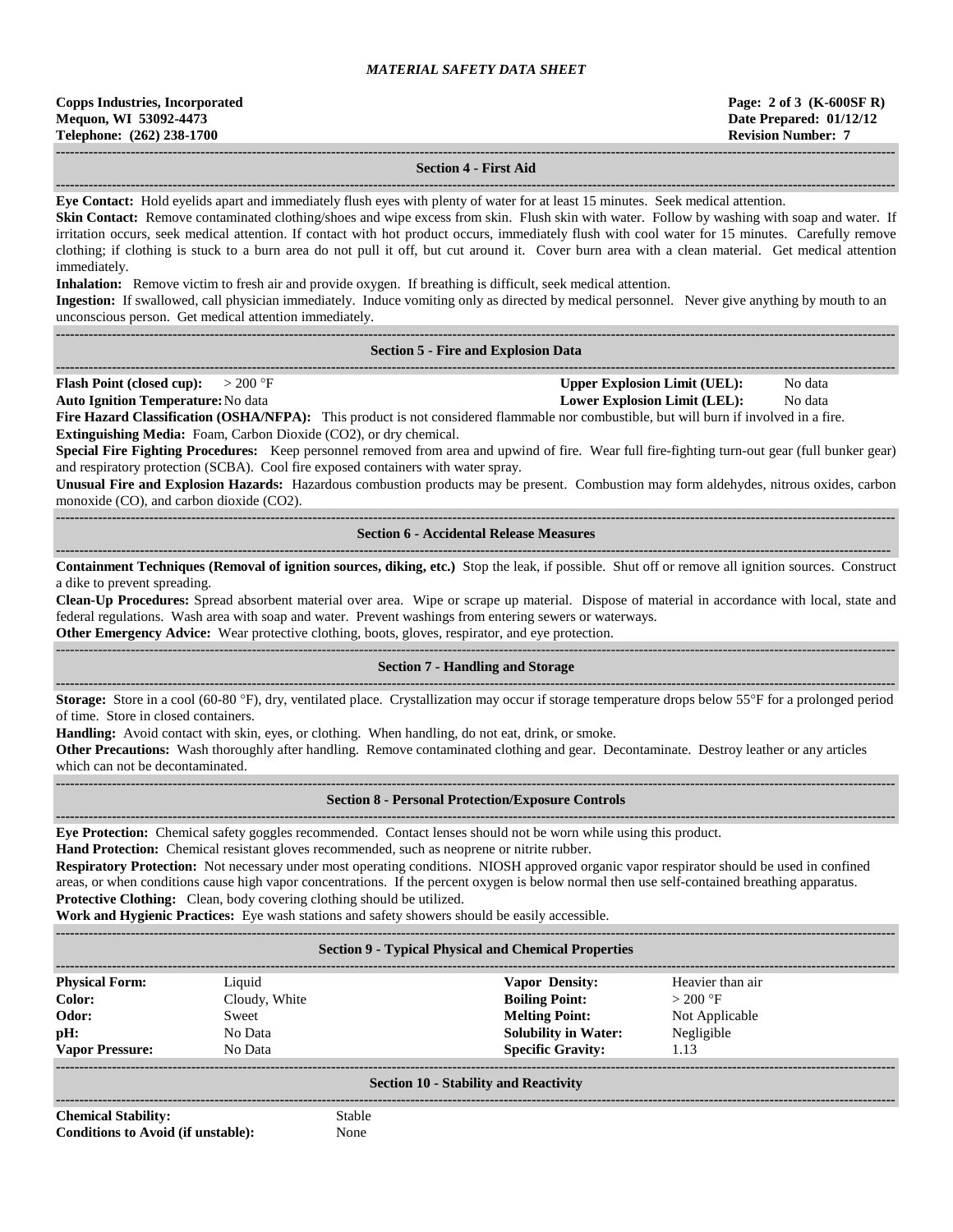| <b>Copps Industries, Incorporated</b><br>Mequon, WI 53092-4473<br>Telephone: (262) 238-1700                                                                                                                                                                                                                                                                                                                                                                                                                                                                             |                                                                                                                |                                                            | Page: 3 of 3 (K-600SF R)<br>Date Prepared: 01/12/12<br><b>Revision Number: 7</b>                                            |  |  |  |  |
|-------------------------------------------------------------------------------------------------------------------------------------------------------------------------------------------------------------------------------------------------------------------------------------------------------------------------------------------------------------------------------------------------------------------------------------------------------------------------------------------------------------------------------------------------------------------------|----------------------------------------------------------------------------------------------------------------|------------------------------------------------------------|-----------------------------------------------------------------------------------------------------------------------------|--|--|--|--|
| Section 10 - Stability and Reactivity (con't.)                                                                                                                                                                                                                                                                                                                                                                                                                                                                                                                          |                                                                                                                |                                                            |                                                                                                                             |  |  |  |  |
| <b>Incompatibility (Materials to Avoid):</b><br><b>Hazardous Decomposition Products:</b><br><b>Hazardous Polymerization:</b>                                                                                                                                                                                                                                                                                                                                                                                                                                            | Acids, strong oxidizing agents.<br>None                                                                        |                                                            | Contact with epoxy hardeners under uncontrolled conditions. May release excess heat and vapors.                             |  |  |  |  |
|                                                                                                                                                                                                                                                                                                                                                                                                                                                                                                                                                                         | <b>Section 11 - Toxicological Properties</b>                                                                   |                                                            |                                                                                                                             |  |  |  |  |
| <b>Acute Oral Toxicity (LD50, RAT):</b><br><b>Acute Dermal Toxicity (LD50, RABBIT):</b><br><b>Acute Inhalation Toxicity (LC50, RAT):</b>                                                                                                                                                                                                                                                                                                                                                                                                                                | No data available.<br>No data available.<br>No data available.                                                 |                                                            |                                                                                                                             |  |  |  |  |
|                                                                                                                                                                                                                                                                                                                                                                                                                                                                                                                                                                         | <b>Section 12 - Ecological Information</b>                                                                     |                                                            |                                                                                                                             |  |  |  |  |
| No data available.                                                                                                                                                                                                                                                                                                                                                                                                                                                                                                                                                      |                                                                                                                |                                                            |                                                                                                                             |  |  |  |  |
|                                                                                                                                                                                                                                                                                                                                                                                                                                                                                                                                                                         | <b>Section 13 - Disposal Considerations</b>                                                                    |                                                            |                                                                                                                             |  |  |  |  |
| Waste Disposal: This material does not contain any VOC's (volatile organic compounds). Dispose of material in accordance with applicable, local,<br>state, and federal laws and regulations. The state and local regulations and laws may differ from federal regulations, and laws may change or be<br>reinterpreted. This information only applies to the material as manufactured. Processing, use, or contamination may make the information in<br>appropriate, inaccurate, or incomplete. Responsibility for proper waste disposal is with the owner of the waste. |                                                                                                                |                                                            |                                                                                                                             |  |  |  |  |
|                                                                                                                                                                                                                                                                                                                                                                                                                                                                                                                                                                         | <b>Section 14 - Transport Information</b>                                                                      |                                                            |                                                                                                                             |  |  |  |  |
| <b>DOT Non-Bulk Shipping Name:</b><br><b>DOT Bulk Shipping Name:</b><br><b>Technical Shipping Name:</b><br><b>DOT Hazard Class:</b>                                                                                                                                                                                                                                                                                                                                                                                                                                     | Resin compound - not regulated<br>Resin compound - not regulated<br>NMFC Item 46030, Class 55<br>Not regulated | UNH:<br><b>Packing Group:</b><br><b>IMO Shipping Data:</b> | Not regulated<br>Not regulated<br>Resin compound - not regulated<br>ICAO/IATA Shipping Data: Resin compound - not regulated |  |  |  |  |

#### **Section 15 - Regulatory Information**

#### **------------------------------------------------------------------------------------------------------------------------------------------------------------------------------------** *US FEDERAL REGULATIONS:*

**Toxic Substances Control Act (TSCA):** All components are included in the EPA Toxic Substances Control Act (TSCA) Chemical Substance Inventory or are not required to be listed on the TSCA Inventory.

**OSHA (29CFR1910.1200) Hazard Class(es):** Irritant. Sensitizer

**EPCRA Section 312 (40CFR370) Hazard Classes:** Immediate Health Hazard. Delayed Health Hazard.

**EPCRA Section 313 (40CFR372):** Toxic chemicals above "de minimus" level: None

# *STATE REGULATIONS:*

**California Proposition 65 Substances:** (components known to the State of California to cause cancer and/or reproductive toxicity and subject to warning and discharge requirements under the "Safe Drinking Water and Toxic Enforcement Act of 1986"). None

### *INTERNATIONAL REGULATIONS*

**Canada: WHMIS Hazard Classification:** Class D, division 2B **WHMIS Risk Phrases:** Eye or skin irritant. Skin sensitizer. **WHMIS Symbols:** Stylized T **-----------------------------------------------------------------------------------------------------------------------------------------------------------------------------------**

**Section 16 - Other Information ------------------------------------------------------------------------------------------------------------------------------------------------------------------------------------**

*To the best of our knowledge, the information contained herein is accurate. However, neither Copps Industries nor any of its agents assume any liability whatsoever for the accuracy or completeness of the information contained herein. Final determination of suitability of any material is the sole responsibility of the user. All materials may present unknown health hazards and should be used with caution. Although certain hazards are described herein, we cannot guarantee that these are the only hazards which exist.*

**Revision Date:** 01/12/12 **Revised By:** Aleksey Kozlov **Replaces Revision Dated:** 01/28/10 **Title:** Technical Director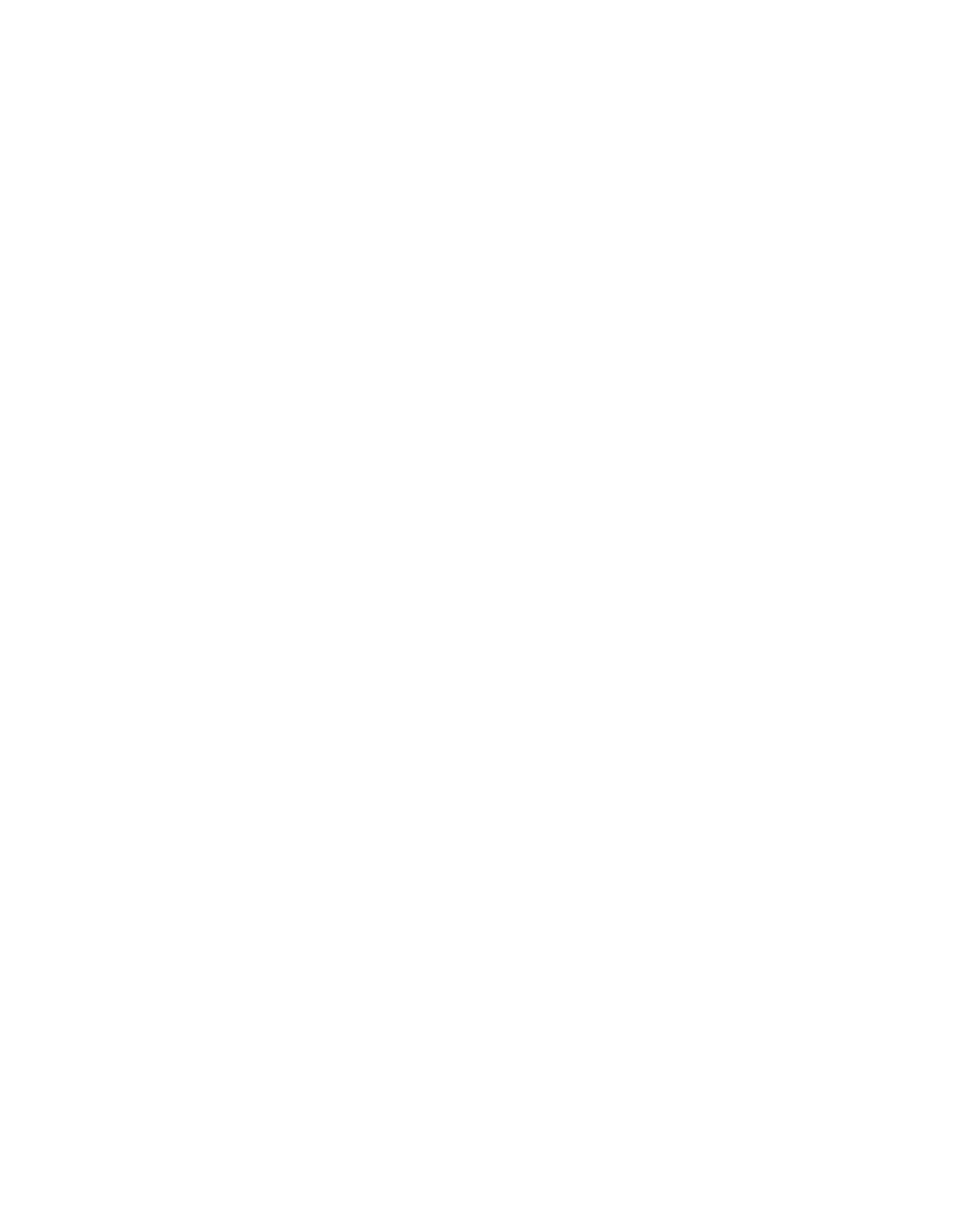| <b>Section 1 - Material Identification</b> |                                                                                      |                        |                                                  |  |  |
|--------------------------------------------|--------------------------------------------------------------------------------------|------------------------|--------------------------------------------------|--|--|
| <b>Product Name:</b>                       | $B-600$                                                                              |                        |                                                  |  |  |
| <b>Product Type:</b>                       | Epoxy Hardener Compound                                                              |                        |                                                  |  |  |
| Manufacturer:                              | Copps Industries, Incorporated<br>10600 N. Industrial Drive<br>Mequon, WI 53092-4473 |                        |                                                  |  |  |
| <b>Telephone Number:</b>                   | $(262)$ 238-1700                                                                     |                        |                                                  |  |  |
| <b>Emergency Number (s):</b>               | $(800)$ 255-3924<br>$(813)$ 248-0585                                                 | $24$ hrs.<br>$24$ hrs. | (Continental U.S.)<br>(Outside Continental U.S.) |  |  |
| <b>Revision Notes:</b>                     | Annual Update                                                                        |                        |                                                  |  |  |
| <b>Section 2 - Hazardous Ingredients</b>   |                                                                                      |                        |                                                  |  |  |

| $\#$             | wt $\%$       | Aumber        | Chemical Name            |
|------------------|---------------|---------------|--------------------------|
| 1.               | $\%$          | $80 - 05 - 7$ | '-Isopropylidenediphenol |
| $\bigcap$<br>، ت | $\frac{0}{0}$ | $1 - 40 - 0$  | Diethylenetriamine       |

### OSHA & ACGIH EXPOSURE LIMITS

|    |             | <b>TWA</b> |       | <b>STEL</b> |       | <b>CEILING</b> |       |
|----|-------------|------------|-------|-------------|-------|----------------|-------|
|    |             | ppm        | mg/m3 | ppm         | mg/m3 | ppm            | mg/m3 |
| 1. | <b>OSHA</b> | N/E        | N/E   | N/E         | N/E   | N/E            | N/E   |
|    | ACGIH       | N/E        | N/E   | N/E         | N/E   | N/E            | N/E   |
| 2. | <b>OSHA</b> | 1.0        | 4.0   | N/E         | N/E   | N/E            | N/E   |
|    | ACGIH       | 1.0        | 4.2   | N/E         | N/E   | N/E            | N/E   |

# *N/E = Not Established*

| <b>Section 3 - Health Hazards</b> |           |             |                           |          |                      |
|-----------------------------------|-----------|-------------|---------------------------|----------|----------------------|
|                                   |           |             |                           |          |                      |
|                                   |           |             |                           |          |                      |
|                                   |           |             | <b>EMERGENCY OVERVIEW</b> |          |                      |
|                                   |           |             |                           |          |                      |
| <b>HMIS HEALTH RATING: 3</b>      |           |             | <b>FLAMMARILITY: 1</b>    |          | <b>REACTIVITY: 0</b> |
| <b>HMIS Hazard Rating</b>         | Least - 0 | Slight $-1$ | <b>Moderate - 2</b>       | High - 3 | Extreme - 4          |

An amber liquid with an amine odor. Corrosive to skin. Corrosive to eyes. Severe skin irritant. Severe eye irritant. May cause skin sensitization. May cause respiratory sensitization. Can burn in fire, releasing possible hazardous vapors, gases and fumes. Do not torch or weld on cured epoxy. Hazardous fumes and vapors may be released.

**========================================================================================================**

**\*\*\*\*\*\*\*\*\*\*\*\*\*\*\*\*\*\*\*\*\*\*\*\*\*\*\*\*\*\*\*\*\*\*\*\*\*\*\*\*\*\*\*\*\*\*\*\*\*\*\*\*\*\*\*\*\*\*\*\*\*\*\*\*\*\*\*\*\*\*\*\*\*\*\*\*\*\*\*\*\*\*\*\*\*\*\*\*\*\*\*\*\*\*\*\*\*\*\*\*\*\*\*\*\*\*\*\*\*\*\*\*\*\*\*\*\*\* Routes of Exposure:** Eye Contact, Skin Contact, Inhalation, Ingestion.

Health Hazards: Corrosive to skin. Corrosive to eyes. Severe skin irritant. Severe eye irritant. May cause skin sensitization. May cause respiratory sensitization.

**Target Organs:** Eyes, Skin, and Respiratory System.

**Signs and Symptoms of Exposure (Acute Effects):** Burns of the eye may cause blindness. Contact of undiluted products with the eyes or skin quickly causes severe irritation and pain and may cause burns, necrosis, and permanent injury. Inhalation of mists may severely damage contacted tissue and produce scarring. Product is readily absorbed through the skin and may cause discomfort, injury or serious health problems unless treated properly.

**Signs and Symptoms of Exposure (Possible Longer Term Effects):** This substance may cause respiratory sensitization to exposed workers. **Medical Conditions Generally Aggravated by Exposure:** Asthma, chronic respiratory disease (e.g. Bronchitis, emphysema). Eye disease, skin disorders and allergies.

**Carcinogens under OSHA, ACGIH, NTP, IARC, other:** This product contains no carcinogens in concentrations of 0.1 percent or greater.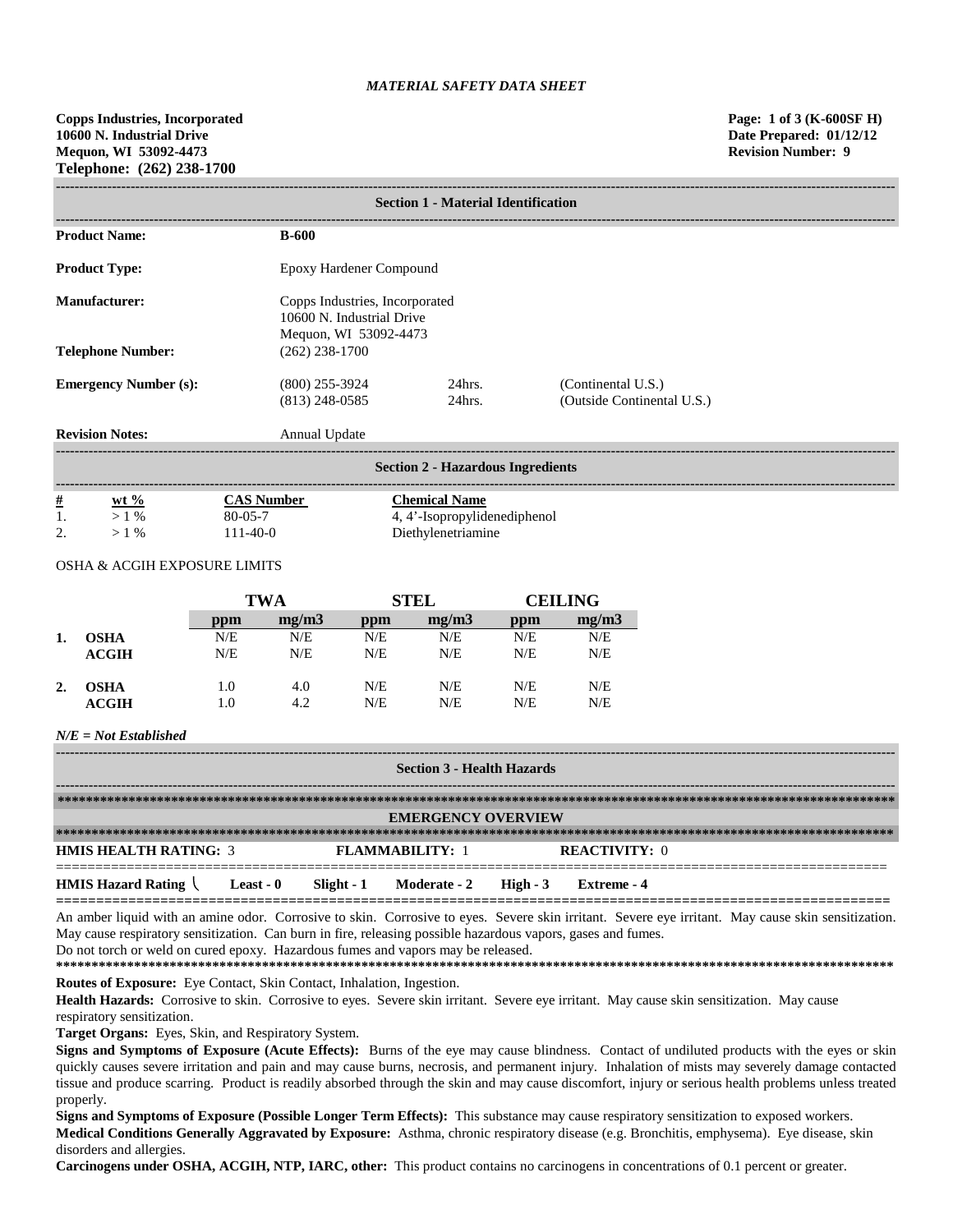**------------------------------------------------------------------------------------------------------------------------------------------------------------------------------------**

**------------------------------------------------------------------------------------------------------------------------------------------------------------------------------------**

### **Section 4 - First Aid**

**Eye Contact:** Hold eyelids apart and immediately flush eyes with plenty of water for at least 15 minutes. Seek medical attention.

Skin Contact: Remove contaminated clothing/shoes and wipe excess from skin. Immediately flush affected area with water for at least 15 minutes. Cover the affected area with a sterile dressing or clean sheeting and seek medical attention immediately. DO NOT APPLY GREASES OR OINTMENTS. Control shock if present.

**Inhalation:** Remove victim to fresh air and provide oxygen. If breathing is difficult, seek medical attention.<br> **Insection:** In the synt of insection, edminister 2.4 slasses of milk or water. DO NOT INDUCE VOMETIME

**Ingestion:** In the event of ingestion, administer 3-4 glasses of milk or water. DO NOT INDUCE VOMITING. Seek medical attention immediately.

|                                                                          | Ingestion: In the event of ingestion, administer 3-4 glasses of milk or water. DO NOT INDUCE VOMITING. Seek medical attention immediately.     |  |                                     |         |  |
|--------------------------------------------------------------------------|------------------------------------------------------------------------------------------------------------------------------------------------|--|-------------------------------------|---------|--|
|                                                                          |                                                                                                                                                |  |                                     |         |  |
| <b>Section 5 - Fire and Explosion Data</b>                               |                                                                                                                                                |  |                                     |         |  |
|                                                                          |                                                                                                                                                |  |                                     |         |  |
| <b>Flash Point (closed cup):</b>                                         | $>200$ °F                                                                                                                                      |  | <b>Lower Explosion Limit (LEL):</b> | No data |  |
| <b>Upper Explosion Limit (UEL):</b>                                      | No data                                                                                                                                        |  | <b>Auto Ignition Temperature:</b>   | No data |  |
|                                                                          | Fire Hazard Classification (OSHA/NFPA): This product is considered neither flammable nor combustible, but will burn if involved in a fire.     |  |                                     |         |  |
| <b>Extinguishing Media:</b> Foam, Carbon Dioxide (CO2), or dry chemical. |                                                                                                                                                |  |                                     |         |  |
|                                                                          | Special Fire Fighting Procedures: Keep personnel removed from area and upwind of fire. Wear full fire-fighting turnout gear (full bunker gear) |  |                                     |         |  |

and respiratory protection (SCBA). Cool fire exposed containers with water spray.

**Unusual Fire and Explosion Hazards:** Hazardous combustion products may be present. Combustion may form aldehydes, nitrous oxides, carbon monoxide (CO), and carbon dioxide (CO2). **------------------------------------------------------------------------------------------------------------------------------------------------------------------------------------**

#### **Section 6 - Accidental Release Measures**

**------------------------------------------------------------------------------------------------------------------------------------------------------------------------------------ Containment Techniques (Removal of ignition sources, diking etc.):** Reduce vapor spreading with a water spray. Stop the leak, if possible. Shut off or remove all ignition sources. Construct a dike to prevent spreading.

**Clean-Up Procedures:** Spread absorbent material over area. Transfer to containers by suction. For large spills, recover spilled material with a vacuum truck. Dispose of material in accordance with local, state and federal regulations. Wash area with soap and water. Prevent washings from entering sewers or waterways.

**Other Emergency Advice:** Wear protective clothing, boots, gloves, respirator, and eye protection. **------------------------------------------------------------------------------------------------------------------------------------------------------------------------------------**

### **Section 7 - Handling and Storage**

**------------------------------------------------------------------------------------------------------------------------------------------------------------------------------------ Storage:** Store in a cool (60°- 80°F), dry ventilated place. Store in closed containers.

**Handling:** Avoid breathing of vapors. Handle in well-ventilated workspace. Avoid contact with skin, eyes, or clothing. When handling, do not eat, drink, or smoke.

**Other Precautions:** Emergency showers and eye wash stations should be readily accessible. Wash thoroughly after handling. Remove contaminated clothing and gear. Decontaminate. Destroy leather or any articles, which can not be decontaminated. **------------------------------------------------------------------------------------------------------------------------------------------------------------------------------------**

### **Section 8 - Personal Protection/Exposure Controls**

**------------------------------------------------------------------------------------------------------------------------------------------------------------------------------------ Eye Protection:** Full-face shield with chemical safety goggles. Contact lenses should not be worn while using this product. **Hand Protection:** Neoprene rubber gloves. Cuffed butyl rubber gloves. Nitrile rubber gloves.

**Respiratory Protection:** Not necessary under most operating conditions. NIOSH approved organic vapor respirator should be used in confined areas, or when conditions cause high vapor concentrations. If the percent oxygen is below normal then use self-contained breathing apparatus. **Protective Clothing:** Impervious clothing. Slickersuit. Rubber boots. Full rubber suit (rain gear). Butyl or latex protective clothing. **Work and Hygienic Practices:** Eye wash stations and safety showers should be easily accessible.

| <b>Section 9 - Typical Physical and Chemical Properties</b> |         |                             |                  |  |  |
|-------------------------------------------------------------|---------|-----------------------------|------------------|--|--|
| <b>Physical Form:</b>                                       | Liquid  | <b>Vapor Density:</b>       | Heavier than air |  |  |
| Color:                                                      | Amber   | <b>Boiling Point:</b>       | $>200$ °F        |  |  |
| Odor:                                                       | Amine   | <b>Melting Point:</b>       | Not applicable   |  |  |
| pH:                                                         | No Data | <b>Solubility in Water:</b> | Negligible       |  |  |
| <b>Vapor Pressure:</b>                                      | No Data | <b>Specific Gravity:</b>    | 1.02             |  |  |
|                                                             |         |                             |                  |  |  |

#### **Section 10 - Stability and Reactivity**

**------------------------------------------------------------------------------------------------------------------------------------------------------------------------------------**

**Chemical Stability:** Stable **Conditions to Avoid (if stable):** None **Incompatibility (Materials to Avoid):** Acids, strong oxidizing agents. **Hazardous Decomposition Products:** None **Hazardous Polymerization:** Contact with epoxy resins under uncontrolled conditions. May release excess heat and vapors.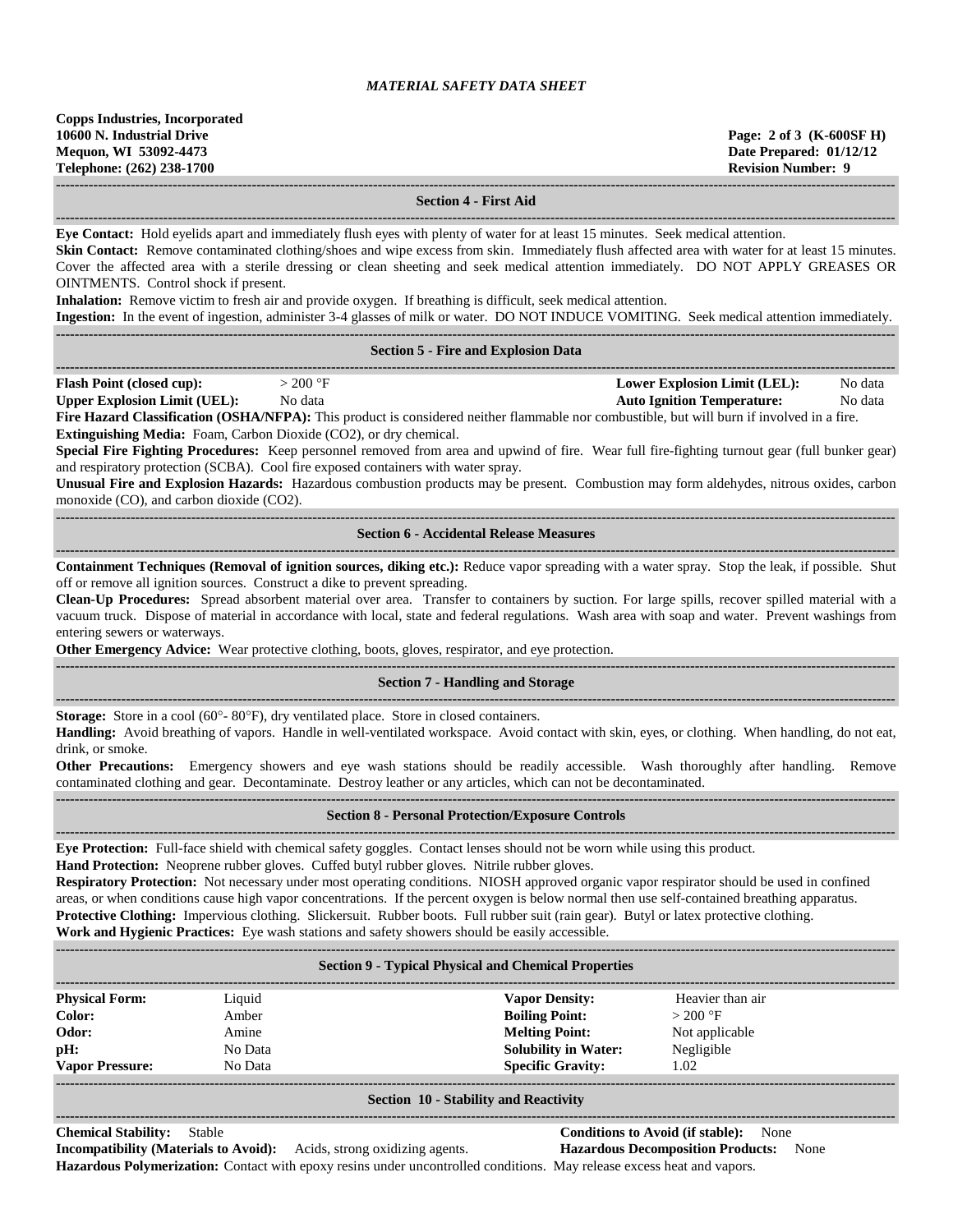**Copps Industries, Inc. 10600 N. Industrial Drive Page: 3 of 3 (K-600SF H) Mequon, WI 53092-4473 Date Prepared: 01/12/12 Telephone: (262) 238-1700 Revision Number: 9**

**------------------------------------------------------------------------------------------------------------------------------------------------------------------------------------ Section 11 - Toxicological Properties ------------------------------------------------------------------------------------------------------------------------------------------------------------------------------------ Acute Oral Toxicity (LD50, RAT):** No data available. **Acute Dermal Toxicity (LD50, RABBIT):** No data available. **Acute Inhalation Toxicity (LC50, RAT):** No data available. **------------------------------------------------------------------------------------------------------------------------------------------------------------------------------------ Section 12 - Ecological Information ------------------------------------------------------------------------------------------------------------------------------------------------------------------------------------** No Data Available **------------------------------------------------------------------------------------------------------------------------------------------------------------------------------------**

### **Section 13 - Disposal Considerations**

**------------------------------------------------------------------------------------------------------------------------------------------------------------------------------------ Waste Disposal:** This material does not contain any VOC's (volatile organic compounds). Dispose of material in accordance with applicable, local, state, and federal laws and regulations. The state and local regulations and laws may differ from federal regulations, and laws may change or be reinterpreted. This information only applies to the material as manufactured. Processing, use, or contamination may make the information in appropriate, inaccurate, or incomplete. Responsibility for proper waste disposal is with the owner of the waste.

| <b>Section 14 - Transport Information</b> |                                                                |                                 |                              |  |  |
|-------------------------------------------|----------------------------------------------------------------|---------------------------------|------------------------------|--|--|
|                                           |                                                                |                                 |                              |  |  |
| <b>DOT Non-Bulk Shipping Name:</b>        | Caustic Alkali Liquids, N.O.S.                                 | IINH:                           | <b>IN1719</b>                |  |  |
| <b>DOT Bulk Shipping Name:</b>            | Caustic Alkali Liquids, N.O.S.                                 | <b>Packing Group:</b>           |                              |  |  |
| <b>Technical Shipping Name:</b>           | Contains Aliphatic Amine & Polyamide <b>IMO Shipping Data:</b> |                                 | Caustic Alkali Liquid N.O.S. |  |  |
| <b>DOT Hazard Class:</b>                  |                                                                | <b>ICAO/IATA Shipping Data:</b> | Caustic Alkali Liquid N.O.S. |  |  |
|                                           |                                                                |                                 |                              |  |  |
|                                           |                                                                |                                 |                              |  |  |

**Section 15 - Regulatory Information**

#### **------------------------------------------------------------------------------------------------------------------------------------------------------------------------------------** *US FEDERAL REGULATIONS:*

**Toxic Substances Control Act (TSCA):** All components are included in the EPA Toxic Substances Control Act (TSCA) Chemical Substance Inventory or are not required to be listed on the TSCA Inventory.

**OSHA (29CFR1910.1200) Hazard Class(es):** Corrosive. Sensitizer.

**EPCRA Section 312 (40CFR370) Hazard Classes:** Immediate Health hazard. Delayed Health Hazard.

**EPCRA Section 313 (40CFR372):** Toxic chemicals above "de minimus" level (% by weight): 4, 4' – Isopropylidenediphenol (20-40%).

### *STATE REGULATIONS:*

**California Proposition 65 Substances:** (components known to the State of California to cause cancer and/or reproductive toxicity and subject to warning and discharge requirements under the "Safe Drinking Water and Toxic Enforcement Act of 1986"). None

### *INTERNATIONAL REGULATIONS*

| <b>WHMIS Risk Phrases:</b>            | Class D. Division 2B<br>Class E<br>Causes burns. Skin Sensitizer. Lung sensitizer. |  |  |  |
|---------------------------------------|------------------------------------------------------------------------------------|--|--|--|
|                                       |                                                                                    |  |  |  |
| <b>WHMIS Symbols:</b>                 | Stylized T, test tube/hand                                                         |  |  |  |
|                                       |                                                                                    |  |  |  |
| <b>Section 16 - Other Information</b> |                                                                                    |  |  |  |

*To the best of our knowledge, the information contained herein is accurate. However, neither Copps Industries nor any of its agents assume any liability whatsoever for the accuracy or completeness of the information contained herein. Final determination of suitability of any material is the sole responsibility of the user. All materials may present unknown health hazards and should be used with caution. Although certain hazards are described herein, we cannot guarantee that these are the only hazards which exist.*

**Revision Date:** 01/12/12 **Revised By:** Bill Simek **Replaces Revision Dated:** 01/28/10 **Title:** Laboratory Manager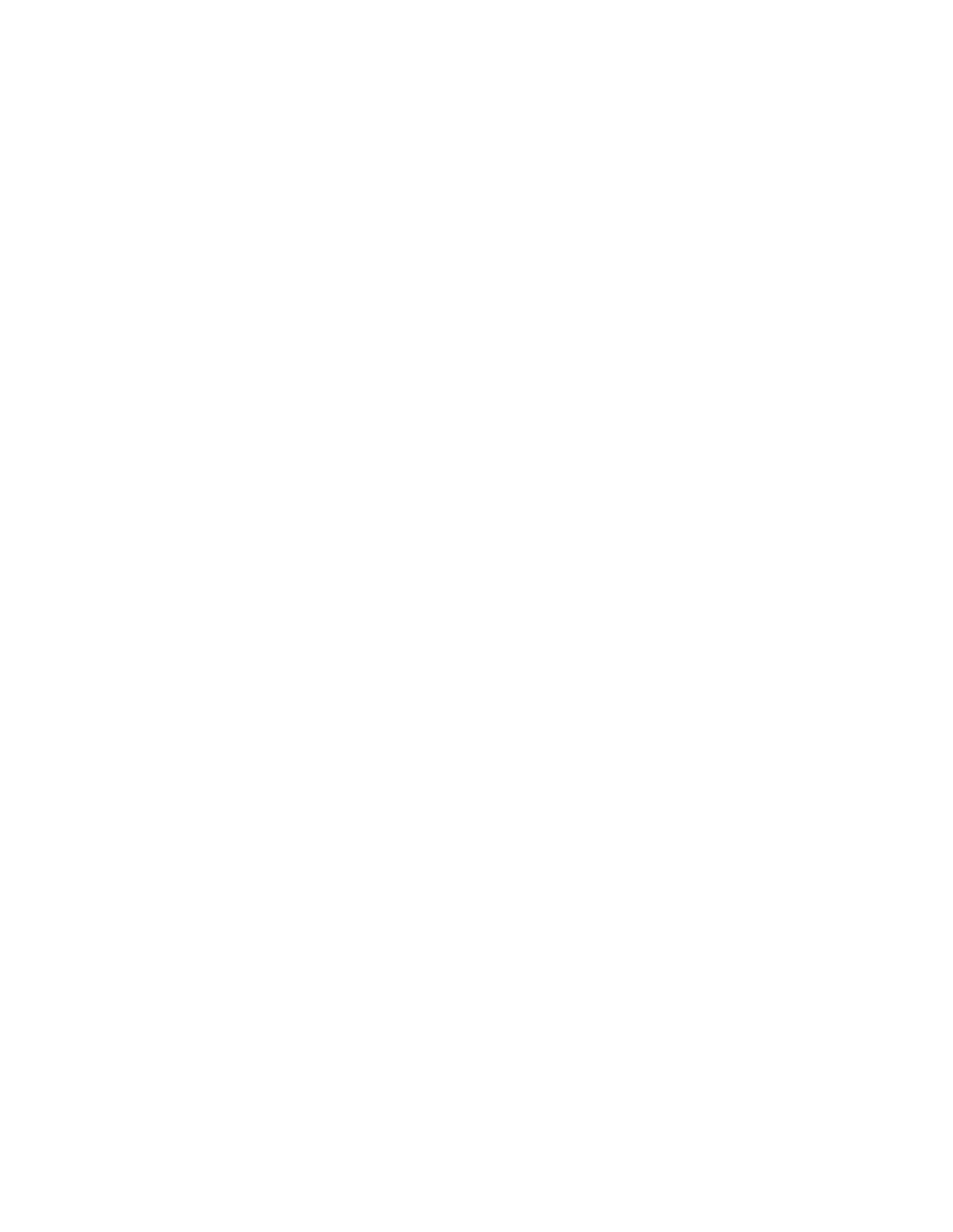| <b>Section 1 - Material Identification</b>                                                                   |                                      |                                                     |                                                  |  |  |  |
|--------------------------------------------------------------------------------------------------------------|--------------------------------------|-----------------------------------------------------|--------------------------------------------------|--|--|--|
| <b>Product Name:</b><br>$C-005$<br><b>Product Type:</b><br><b>Aggregate Filler</b>                           |                                      |                                                     |                                                  |  |  |  |
| <b>Manufacturer:</b><br>Copps Industries, Incorporated<br>10600 N. Industrial Drive<br>Mequon, WI 53092-4473 |                                      |                                                     |                                                  |  |  |  |
| <b>Telephone Number:</b>                                                                                     | $(262)$ 238-1700                     |                                                     |                                                  |  |  |  |
| <b>Emergency Number (s):</b>                                                                                 | $(800)$ 255-3924<br>$(813)$ 248-0585 | 24 hrs.<br>24 hrs.                                  | (Continental U.S.)<br>(Outside Continental U.S.) |  |  |  |
| <b>Revision Notes:</b>                                                                                       | Annual Updating                      |                                                     |                                                  |  |  |  |
| <b>Section 2 - Hazardous Ingredients</b>                                                                     |                                      |                                                     |                                                  |  |  |  |
| $\frac{\#}{1}$<br>$\frac{\text{wt } 9/6}{>1\%}$<br><b>OSHA &amp; ACGIH EXPOSURE LIMITS</b>                   | <b>CAS Number</b><br>14808-60-7      | <b>Chemical Name</b><br>Silica, Crystalline, Quartz |                                                  |  |  |  |

|    |              | <b>TWA</b> |         | STEL       |       | <b>CEILING</b> |       |
|----|--------------|------------|---------|------------|-------|----------------|-------|
|    |              | ppm        | me/m3   | $\bf{ppm}$ | mg/m3 | ppm            | me/m3 |
| ı. | <b>OSHA</b>  | N/E        | 15 dust | N/E        | N/E   | N/E            | N/E   |
|    | <b>ACGIH</b> | N/E        | 10 dust | N/E        | N/E   | N/E            | N/E   |

### *N/E = Not Established*

| <b>Section 3 - Health Hazards</b>                             |  |  |                        |  |                      |
|---------------------------------------------------------------|--|--|------------------------|--|----------------------|
| <b>EMERGENCY OVERVIEW</b>                                     |  |  |                        |  |                      |
| <b>HMIS HEALTH RATING: 1*</b>                                 |  |  | <b>FLAMMARILITY: 0</b> |  | <b>REACTIVITY:</b> 0 |
| HMIS Hazard Rating Least - 0 Slight - 1 Moderate - 2 High - 3 |  |  |                        |  | Extreme - 4          |

A tan, grey or red granular solid. Causes eye and skin irritation. Prolonged inhalation of respirable silica will result in permanent lung damage, silicosis.

**Routes of Exposure:** Eye Contact, Skin Contact, Inhalation.

**Health Hazards:** May cause eye irritation. Skin irritant.

**Target Organs:** Eyes, Skin, Lungs.

**Signs and Symptoms of Exposure (Acute Effects):** Contact with skin or eyes causes irritation, redness and discomfort.

**Signs and Symptoms of Exposure (Possible Longer Term Effects):** Repeated and/or prolonged exposure may cause allergic reaction/sensitization. Repeated and/or prolonged exposure may result in adverse eye effects (such as conjunctivitis or corneal damage), adverse skin effects (such as rash, irritation or corrosion). Chronic exposure to quartz containing limestone dust in excess of TLV's can cause silicosis.

**Medical Conditions Generally Aggravated by Exposure:** Eye disease, skin disorders and allergies.

**Carcinogens under OSHA, ACGIH, NTP, IARC, other:** Silica, crystalline, quartz.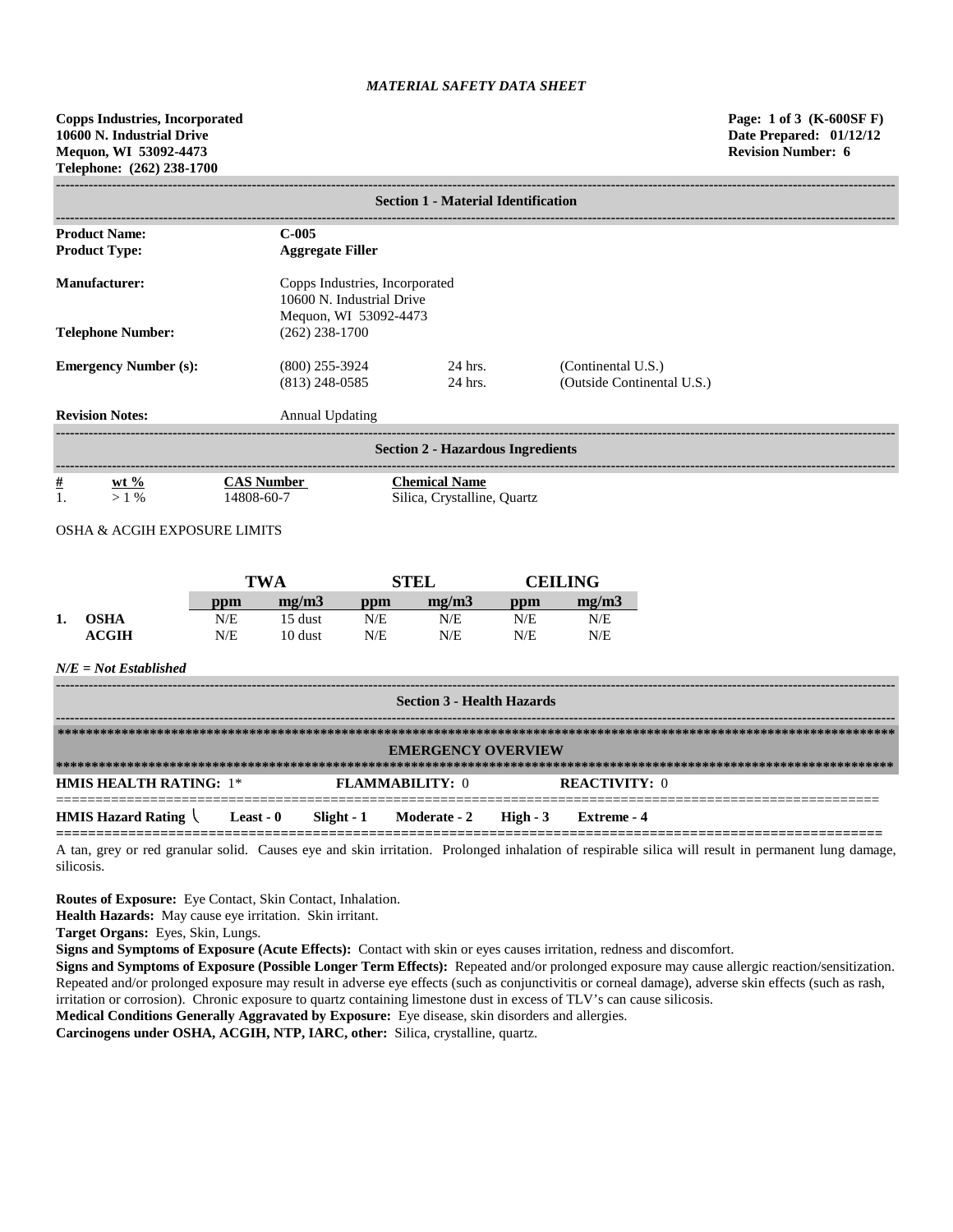| <b>Copps Industries, Incorporated</b> |
|---------------------------------------|
| Mequon, WI 53092-4473                 |
| Telephone: (262) 238-1700             |

**Copps Industries, Incorporated Page: 2 of 3 (K-600SF F) Date Prepared: 01/12/12 Revision Number: 6** 

**------------------------------------------------------------------------------------------------------------------------------------------------------------------------------------ Section 4 - First Aid ------------------------------------------------------------------------------------------------------------------------------------------------------------------------------------ Eye Contact:** Hold eyelids apart and immediately flush eyes with plenty of water for at least 15 minutes. Seek medical attention. **Skin Contact:** Remove contaminated clothing/shoes and wipe excess from skin. Flush skin with water. Follow by washing with soap and water. If irritation occurs, seek medical attention. **Inhalation:** Remove victim to fresh air and provide oxygen. If breathing is difficult, seek medical attention. **Ingestion:** If swallowed, call physician immediately. Induce vomiting only as directed by medical personnel. Never give anything by mouth to an unconscious person. Get medical attention immediately. **------------------------------------------------------------------------------------------------------------------------------------------------------------------------------------ Section 5 - Fire and Explosion Data ------------------------------------------------------------------------------------------------------------------------------------------------------------------------------------ Flash Point (closed cup):** N/A N/A **Upper Explosion Limit (UEL):** No data **Auto Ignition Temperature:** No data **Lower Explosion Limit (LEL):** No data **Fire Hazard Classification (OSHA/NFPA):** None. **Extinguishing Media:** N/A. **Special Fire Fighting Procedures:** N/A. **Unusual Fire and Explosion Hazards:** None known. **------------------------------------------------------------------------------------------------------------------------------------------------------------------------------------ Section 6 - Accidental Release Measures ------------------------------------------------------------------------------------------------------------------------------------------------------------------------------------ Containment Techniques (Removal of ignition sources, diking, etc.):** None necessary. **Clean-Up Procedures:** Dust may be created due to spillage. Cleanup personnel may be exposed to excessive respriable dust. Wetting of spilled material and/or use of appropriate respirators may be necessary. **Other Emergency Advice:** Wear protective clothing, boots, gloves, respirator, and eye protection. ------------------------------------------------------------------------------------------------------------------------------------------------------------------------------------ **Section 7 - Handling and Storage ------------------------------------------------------------------------------------------------------------------------------------------------------------------------------------ Storage:** Store in a cool (60-80 °F), dry, ventilated place. **Handling:** Avoid contact with skin, eyes, or clothing. When handling, do not eat, drink, or smoke. **Other Precautions:** Wash thoroughly after handling. Remove contaminated clothing and gear. Decontaminate. **------------------------------------------------------------------------------------------------------------------------------------------------------------------------------------ Section 8 - Personal Protection/Exposure Controls ------------------------------------------------------------------------------------------------------------------------------------------------------------------------------------ Eye Protection:** Chemical safety goggles recommended. Contact lenses should not be worn while using this product. **Hand Protection:** As needed to limit dust accumulation on hands. **Respiratory Protection:** Use chemical goggles and impervious gloves. Selection of specific items such as boots and apron will depend on operation. Wear respirator protection whenever airborne concentrations exceed TLV ceilings or TWA, use NIOSH approved respirators for listed hazard. Confined spaces, rooms, or tanks are areas where concern for TLV's is especially important. Reference OSHA Regulation CFR 29 1910.134 for recommended respiratory protection. **Protective Clothing:** Clean, body covering clothing should be utilized. **Work and Hygienic Practices:** Eye wash stations and safety showers should be easily accessible. **------------------------------------------------------------------------------------------------------------------------------------------------------------------------------------ Section 9 - Typical Physical and Chemical Properties ------------------------------------------------------------------------------------------------------------------------------------------------------------------------------------ Physical Form:** Granular Solid **Density:** Heavier than air **Color:** Varies (tan, grey or red) **Boiling Point:**  $> 200 \text{ °F}$ **Odor:** None **Melting Point:** Not Applicable **pH:** No Data **Solubility in Water:** Negligible **Vapor Pressure:** No Data **Specific Gravity:** 2.65 **------------------------------------------------------------------------------------------------------------------------------------------------------------------------------------ Section 10 - Stability and Reactivity ------------------------------------------------------------------------------------------------------------------------------------------------------------------------------------ Chemical Stability:** Stable **Conditions to Avoid (if unstable):** None